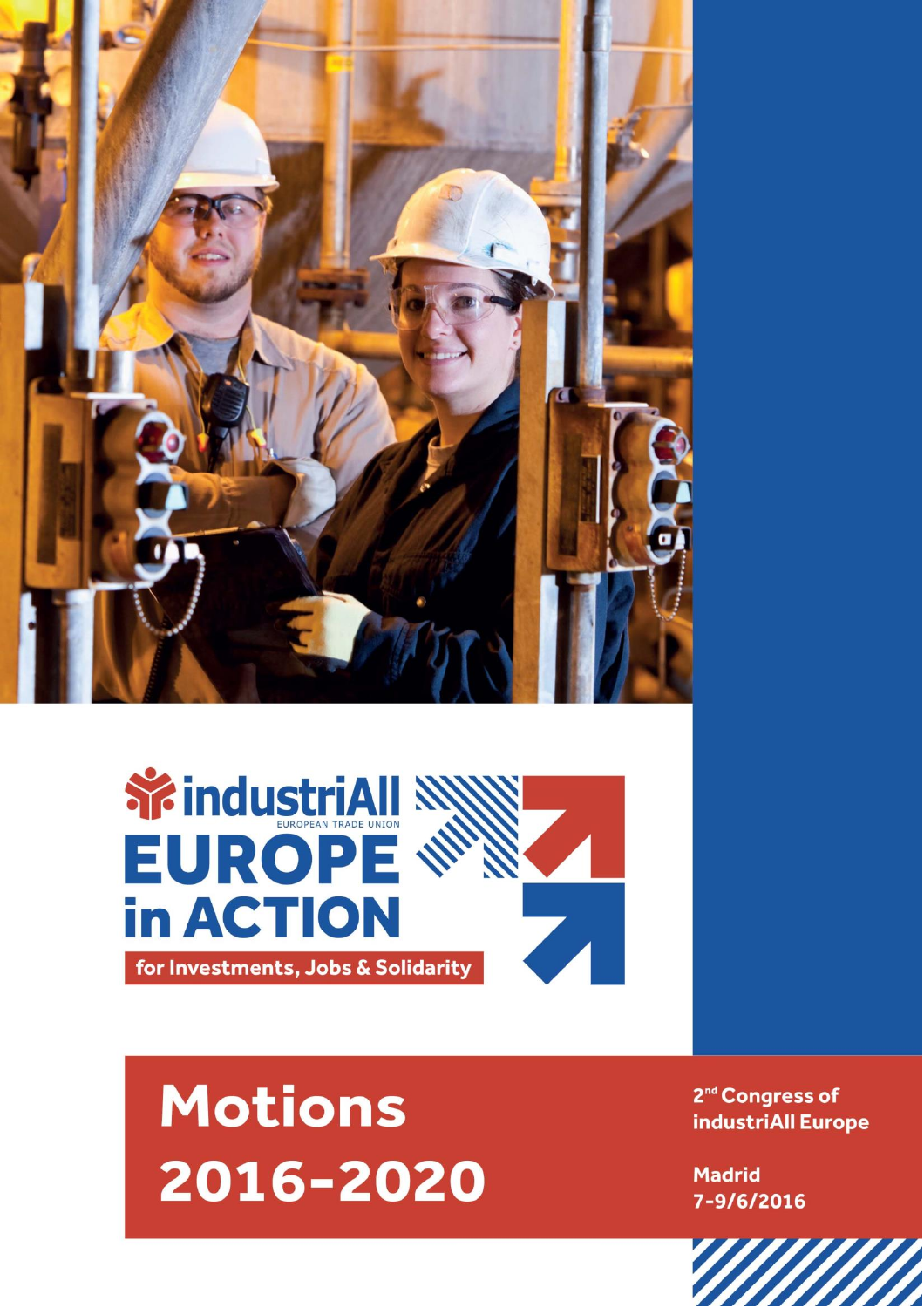**industriAll Europe**



## **IndustriAll European Trade Union's Motions 2016-2020**

**As adopted by the 2nd industriAll Europe Congress on 8th June 2016**

## **Vote for a Vision of a Better Europe**

Voting in favour of Britain staying in the European Union is a vote for solidarity and for a vision of a better Europe. It is not a vote for the policies of David Cameron or support for the policies of austerity that have ravaged Europe.

The role of the trade union movement will be vital in this referendum campaign. The nationalist forces that have long driven the policies of the UK's Conservative government and that have also taken root to a worrying degree in across many EU Member States, must not be appeased by side deals. They need to be met head-on.

Britain, like the rest of Europe, is better off as part of a union based on solidarity than by itself, and at the mercy of the forces of a rapidly changing world in these times of globalisation.

Investment in UK manufacturing and hundreds of thousands of jobs will be put at risk by re-erecting political borders and economic hurdles that have long been deconstructed.

Brexit would put fundamental rights at risk for UK workers. A vote to leave would mean that the European Social Charter, which guarantees that workers be treated fairly at their workplace, receive holiday pay and maternity leave and which provides the protection of minimum standards as set out in the Working Time Directive, would cease to be applicable for Britain.

For 60 years the E.U. has been a foundation for peace between European neighbours. But, a vote to leave would dramatically weaken the EU at a time when it is already under unprecedented strain. This would pose a danger, not just to British workers, but also to workers and their trade unions across Europe. This referendum will have huge implications, not just for Britain, but for Europe as a whole.

However, the European Union was never meant to be a collection of rules based on the lowest common denominator. It can be and needs to be so much more.

Europe has to overcome tremendous challenges such as the youth unemployment crisis, the integration of the many refugees that have recently landed in Europe in search of safety and a better life, overcoming growing inequality and tackling climate change. International challenges that require an international response that the EU should lead.

The EU has failed too often in its core responsibilities of late, accommodating too many special interests and doing too little for the common good of its citizens and particularly for its working population.

Pressing issues such as increasingly precarious working conditions, strategic undercutting of working conditions and social dumping are problems that trade unions throughout Europe are having to face. But we know that they can only be tackled jointly.

We need to rebuild a Social Europe that has provided stability and prosperity to the continent for more than half a century. A better Europe is possible. Europe and Britain will be better off within a united European Union.

If the UK leaves and the EU breaks up, we should be under no illusion that what is lost is lost forever – to the detriment of working people everywhere.